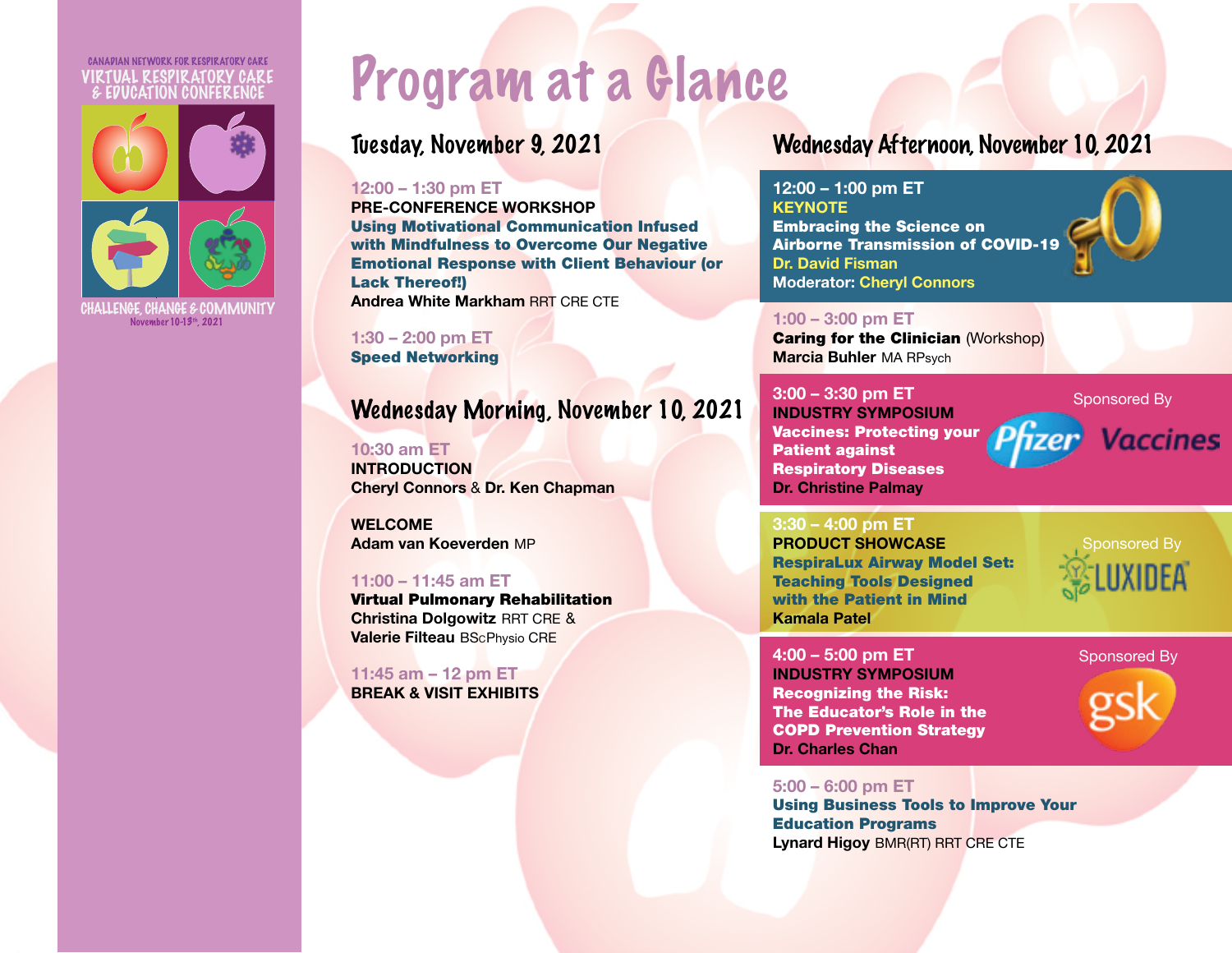#### VIRTUAL RESPIRATORY CARE & EDUCATION CONFERENCE CANADIAN NETWORK FOR RESPIRATORY CARE



Sessions on November 11<sup>th</sup> will start on the :02 in order to honour Remembrance Day services across Canadian time zones.

# Thursday, November 11, 2021

**9:00 – 11:00 am ET NETWORKING & VISIT EXHIBITS**

**11:02 am – 12:00 pm ET** Alpha-1 Antitrypsin Deficiency: What the Respiratory Educator Needs to Know **Andrea White Markham** RRT CRE CTE & **Jimmy Joy** RRT CRE CTE Extert Sponsored By<br>
Sponsored By<br>
Sponsored By<br>
Sponsored By<br>
Sponsored By<br>
Sponsored By<br> **Sponsored By**<br> **Sponsored By**<br> **Sponsored By**<br> **RID-19**<br> **SSK** 

CHALLENGE, CHANGE & COMMUNITY **The Burden of SABA CHALLENGE, CHANGE & COMMUNITY**<br>November 10-13<sup>th</sup>, 2021 **12:02 – 1:00 pm ET INDUSTRY SYMPOSIUM** The Burden of SABA Overuse and Optimizing Asthma Care **Dr. Erika Penz**

> **1:02 – 2:00 pm ET INDUSTRY SYMPOSIUM** The Role of Monoclonal Antibodies in the Management of COVID-19 for High-Risk Patients **Dr. Zain Chagla**



**2:02 – 3:30 pm ET**

Accurate Empathy & Clinical Skills that Matter **Rosa Dragonetti** MSc RP CTE & **Stephanie Cohen** RSW MSW CTE

**3:30 – 4:00 pm ET**

**PRODUCT SHOWCASE** Aermony Respiclick: The Newest Asthma inhaler in Canada **Kevin Little** BSc

Sponsored By

teva

**4:00 – 5:00 pm ET**

COVID Vaccine Update **Dr. Ron Grossman**

### **5:00 – 5:45 pm ET**

Virtual Patient Education During the Pandemic **Nikki Breede** RRT CRE CTE

**5:45 – 6:00 pm ET BREAK & VISIT EXHIBITS**

**6:00 – 7:30 pm ET Trivia Night with Quiz Coconut!**

# Friday, November 12, 2021

**9:00 – 10:30 am ET NETWORKING & VISIT EXHIBITS**

**10:30 – 11:00 am ET** Speed Networking

**11:00 – 11:30 am ET PRODUCT SHOWCASE**  Xolair: New Uses for the Original Severe Asthma Biologic Speaker: **Dr. Ken Chapman**

Sponsored By **NOVARTIS** 

**11:30 am – 12:00 pm ET NETWORKING & VISIT EXHIBITS**

**12:00 – 1:00 pm ET KEYNOTE** Smoking, Vaping & Cannabis Use in Canada **Dr. David Hammond**

**1:00 – 2:00 pm ET KEYNOTE** Keep Tobacco Sacred Collaborative **Treffrey Deerfoot**

### **2:00 – 3:00 pm ET**

Innovative Tools & Resources for Youth Cessation **Sharon Curtis** BHSc & **Alicia Topp** BA BE<sup>d</sup>

Sponsored By **3:00 – 4:00 pm ET INDUSTRY SYMPOSIUM** Finding the Hidden Severe Asthma Patients in our Practices AStraZeneca **Dr. Alan Kaplan**

### **4:00 – 5:00 pm ET**

Assessment and Management of Long COVID: Dysfunctional Breathing and Beyond **Dana Kliewer** BSc BMR(PT) MRSc CRE CTE & **Gina Chan** BSc BMR RRT CRE CTE

### **5:00 – 6:00 pm ET**

Multidisciplinary Solutions for Inhalation Devices (Workshop) **Pre-registration required** (25 participants only) **Kathy Hayward** BSP CRE CTE